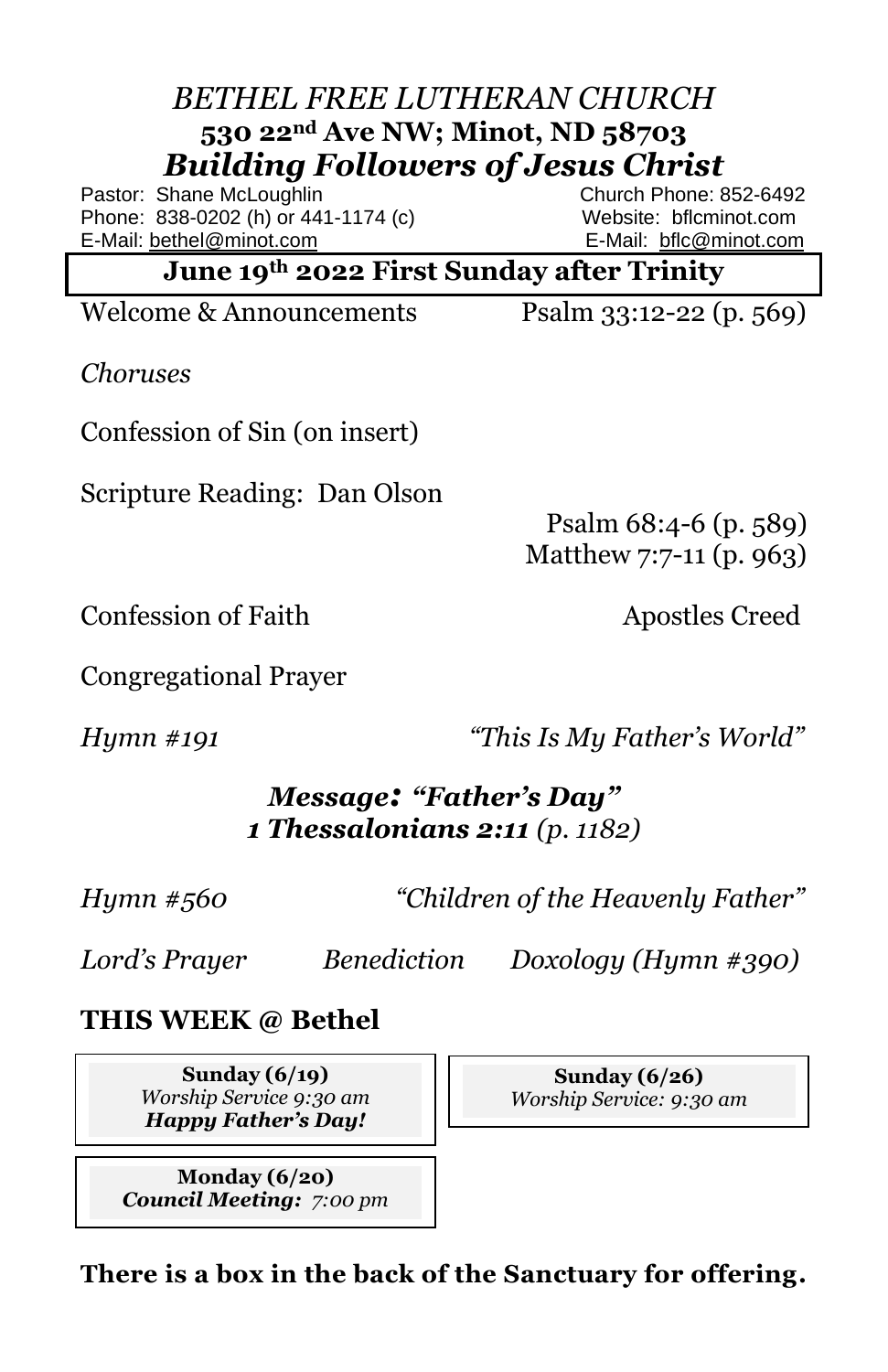

#### **Family Nights:**

**July 27th**, 5:30 pm at family camp at Mt. Carmel Meal provided by the camp. **August 10th,** 6:00 pm at the church Bring a dish to share, meat and beverage are provided.

#### District Family Camp: July 24<sup>th</sup> –July 28<sup>th</sup>

**Speaker: Michael Rokenbrodt,** missionary to Uganda **The Twelve I-Say-Yuhs of Isaiah**

**VBS** for preschool  $-6$ <sup>th</sup> grade

**Teens:** Youth Director Seth Larson will be leading time for teens

**Bethel is serving the meal on Sunday evening, July 24th.** If you would like to help with the meal, contact Carol Steffan.

**WMF Day** at camp: Tuesday, July 26<sup>th</sup> in the afternoon **Bethel Family Night:** Wednesday July 27<sup>th,</sup> 5:30 pm at camp. Pick up a brochure in the Narthex.



# **Vacation Bible School**

August  $1 - 5$ 6:00 – 8:00 pm All children preschool - 6th grade are welcome. Invite your friends!